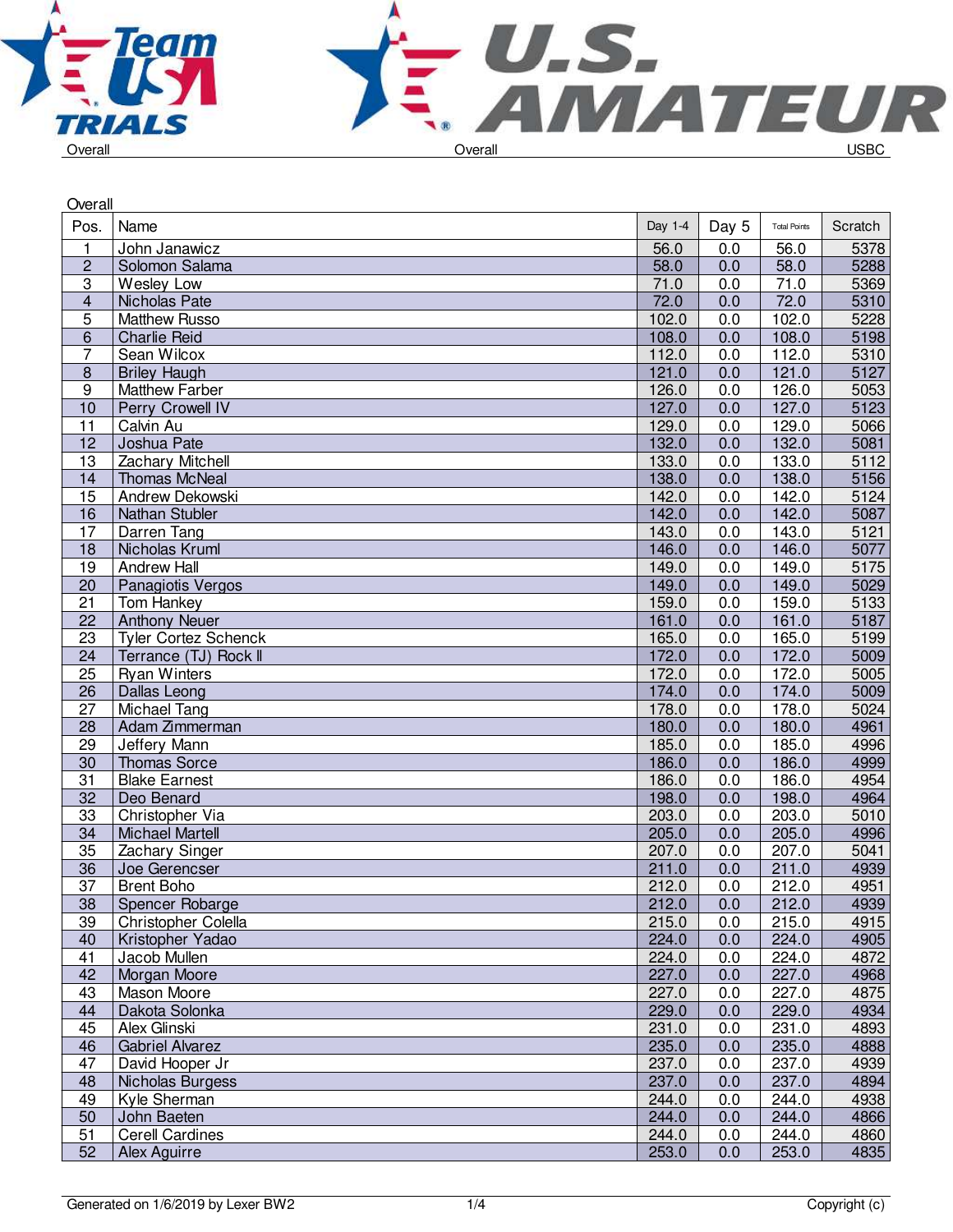



|                 | Overall (Next 1)         |         |       |                     |         |  |  |
|-----------------|--------------------------|---------|-------|---------------------|---------|--|--|
| Pos.            | Name                     | Day 1-4 | Day 5 | <b>Total Points</b> | Scratch |  |  |
| 53              | Daniel Chin              | 259.0   | 0.0   | 259.0               | 4834    |  |  |
| 54              | Jordan Bryant            | 265.0   | 0.0   | 265.0               | 4793    |  |  |
| 55              | <b>Thomas Hess</b>       | 269.0   | 0.0   | 269.0               | 4820    |  |  |
| 56              | Bryan Manno              | 278.0   | 0.0   | 278.0               | 4815    |  |  |
| 57              | Kevin Jones              | 279.0   | 0.0   | 279.0               | 4836    |  |  |
| 58              | <b>Kennon Mcfalls</b>    | 282.0   | 0.0   | 282.0               | 4837    |  |  |
| 59              | Jacob Kersten            | 282.0   | 0.0   | 282.0               | 4803    |  |  |
| 60              | <b>Brandon Dodge</b>     | 285.0   | 0.0   | 285.0               | 4814    |  |  |
| 61              | David Northouse          | 287.0   | 0.0   | 287.0               | 4834    |  |  |
| 62              | Hunter Kempton           | 288.0   | 0.0   | 288.0               | 4803    |  |  |
| 63              | Adam Glickman            | 289.0   | 0.0   | 289.0               | 4822    |  |  |
| 64              | <b>Tyrell Ingalls</b>    | 289.0   | 0.0   | 289.0               | 4783    |  |  |
| 65              | David Haynes             | 296.0   | 0.0   | 296.0               | 4784    |  |  |
| 66              | Jonathan Lovett          | 297.0   | 0.0   | 297.0               | 4793    |  |  |
| 67              | Michael Harmon Jr        | 298.0   | 0.0   | 298.0               | 4782    |  |  |
| 68              | Anthony Veney            | 298.0   | 0.0   | 298.0               | 4767    |  |  |
| 69              | Cameron Hurwitz          | 300.0   | 0.0   | 300.0               | 4783    |  |  |
| 70              | <b>Trent Mitchell</b>    | 305.0   | 0.0   | 305.0               | 4745    |  |  |
| 71              | <b>Alex Brice</b>        | 306.0   | 0.0   | 306.0               | 4835    |  |  |
| $\overline{72}$ | Justin O'Shaughnessy     | 310.0   | 0.0   | 310.0               | 4755    |  |  |
| $\overline{73}$ | <b>Travis Anderson</b>   | 314.0   | 0.0   | 314.0               | 4745    |  |  |
| 74              | Nicholas Postag          | 316.0   | 0.0   | 316.0               | 4770    |  |  |
| 75              | <b>Bryan Eaton</b>       | 321.0   | 0.0   | 321.0               | 4767    |  |  |
| 76              | Hunter Machin            | 321.0   | 0.0   | 321.0               | 4733    |  |  |
| $\overline{77}$ | Jacob Nimtz              | 322.0   | 0.0   | 322.0               | 4833    |  |  |
| $\overline{78}$ | Connor Egan              | 323.0   | 0.0   | 323.0               | 3669    |  |  |
| 79              | Kai Yamada               | 327.0   | 0.0   | 327.0               | 4799    |  |  |
| 80              | Ryan Carlisi             | 332.0   | 0.0   | 332.0               | 4804    |  |  |
| 81              | <b>Ryan Burton</b>       | 334.0   | 0.0   | 334.0               | 4730    |  |  |
| 82              | Bryan Hahlen             | 336.0   | 0.0   | 336.0               | 4725    |  |  |
| $\overline{83}$ | <b>Brandon Bonta</b>     | 337.0   | 0.0   | 337.0               | 4724    |  |  |
| 84              | Gael Egana               | 337.0   | 0.0   | 337.0               | 4648    |  |  |
| 85              | Nicholas Sommer          | 338.0   | 0.0   | 338.0               | 4765    |  |  |
| 86              | <b>Wyatt Smith</b>       | 341.0   | 0.0   | 341.0               | 4749    |  |  |
| 87              | <b>Drew Sacks</b>        | 342.0   | 0.0   | 342.0               | 4704    |  |  |
| 88              |                          | 344.0   | 0.0   | 344.0               | 4737    |  |  |
|                 | Kasey Uyesugi            |         |       |                     |         |  |  |
| 89              | Ryan Kendall             | 344.0   | 0.0   | 344.0               | 4709    |  |  |
| 90              | Logan Williams           | 345.0   | 0.0   | 345.0               | 4798    |  |  |
| 91<br>92        | Dean Vargo               | 349.0   | 0.0   | 349.0               | 4682    |  |  |
| 93              | <b>Timothy Gruendler</b> | 354.0   | 0.0   | 354.0               | 4703    |  |  |
|                 | Michael Duran            | 356.0   | 0.0   | 356.0               | 4683    |  |  |
| 94              | Mick Eaton               | 358.0   | 0.0   | 358.0               | 4674    |  |  |
| 95              | Marc Gonzalez            | 364.0   | 0.0   | 364.0               | 4702    |  |  |
| 96              | Alec Dudley              | 365.0   | 0.0   | 365.0               | 4714    |  |  |
| 97              | Alexander Sorge          | 365.0   | 0.0   | 365.0               | 4671    |  |  |
| 98              | <b>Hunter Sanders</b>    | 370.0   | 0.0   | 370.0               | 4672    |  |  |
| 99              | Nick DeCesaro            | 371.0   | 0.0   | 371.0               | 4682    |  |  |
| 100             | <b>Patrick Phillips</b>  | 371.0   | 0.0   | 371.0               | 4654    |  |  |
| 101             | Austin Aude              | 373.0   | 0.0   | 373.0               | 4668    |  |  |
| 102             | Jacob Shockley           | 373.0   | 0.0   | 373.0               | 4645    |  |  |
| 103             | Jacob Klein              | 391.0   | 0.0   | 391.0               | 4669    |  |  |
| 104             | Joshua Ross              | 395.0   | 0.0   | 395.0               | 4615    |  |  |
| 105             | James Wakefield Jr       | 397.0   | 0.0   | 397.0               | 4634    |  |  |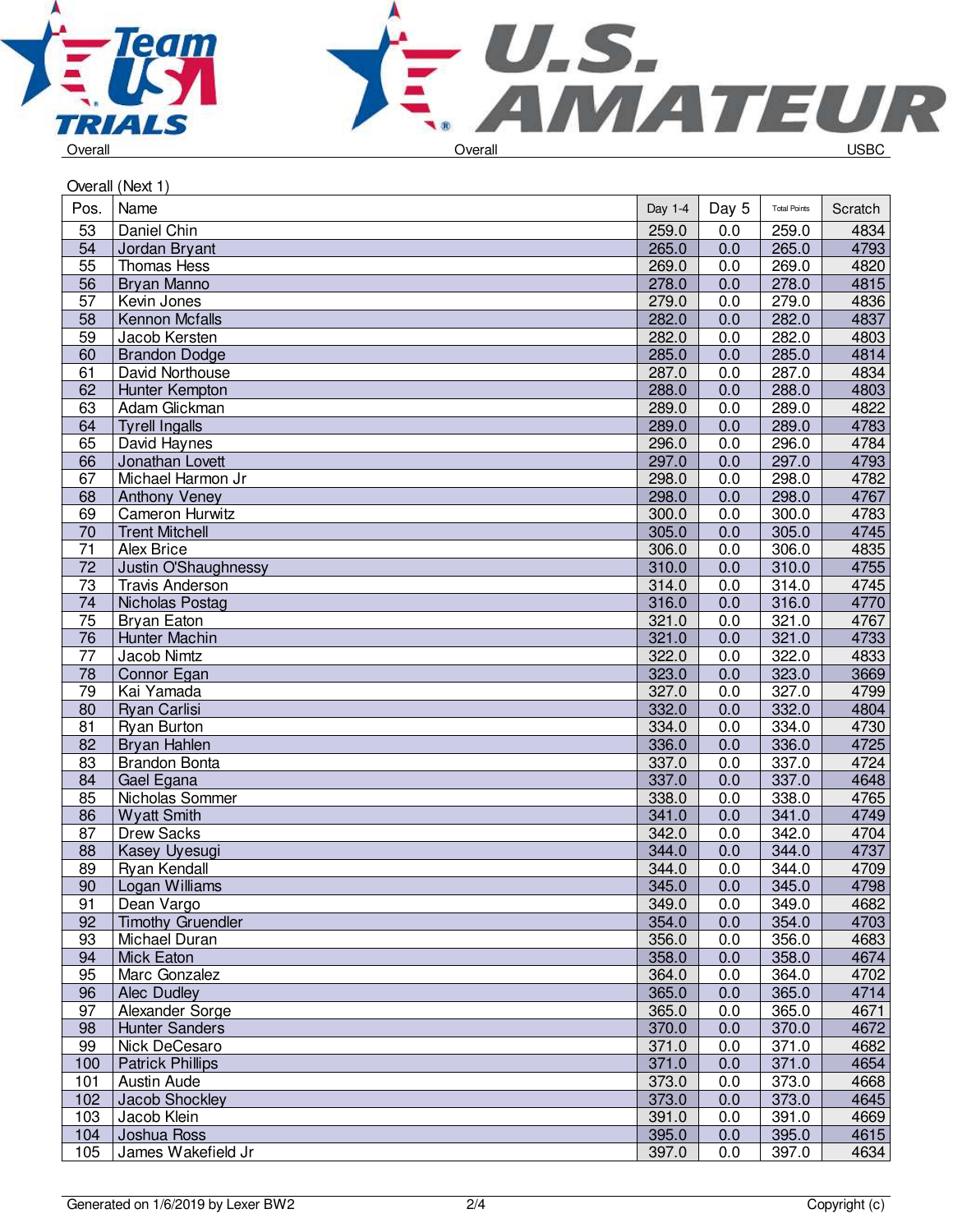



| Overall (Next 2) |                          |         |       |                     |         |  |
|------------------|--------------------------|---------|-------|---------------------|---------|--|
| Pos.             | Name                     | Day 1-4 | Day 5 | <b>Total Points</b> | Scratch |  |
| 106              | <b>Kyle Andrews</b>      | 400.0   | 0.0   | 400.0               | 4525    |  |
| 107              | Ken Hayase-Fong          | 401.0   | 0.0   | 401.0               | 4624    |  |
| 108              | <b>Matthew Santos</b>    | 403.0   | 0.0   | 403.0               | 4598    |  |
| 109              | <b>Chase Benites</b>     | 405.0   | 0.0   | 405.0               | 4630    |  |
| 110              | Darwin Wimer             | 407.0   | 0.0   | 407.0               | 4591    |  |
| 111              | Francis Vitelli III      | 411.0   | 0.0   | 411.0               | 4592    |  |
| 112              | Julian Michael Salinas   | 413.0   | 0.0   | 413.0               | 4641    |  |
| 113              | Avery Wolf               | 414.0   | 0.0   | 414.0               | 4600    |  |
| 114              | Joseph Grondin           | 415.0   | 0.0   | 415.0               | 4592    |  |
| 115              | Norman Baldwin           | 417.0   | 0.0   | 417.0               | 4592    |  |
| 116              | Kevin Fischer            | 420.0   | 0.0   | 420.0               | 4598    |  |
| 117              | Dylan Zimmerman          | 420.0   | 0.0   | 420.0               | 4582    |  |
| 118              | Parker Johnson           | 420.0   | 0.0   | 420.0               | 4574    |  |
| 119              | Allex Zieg               | 422.0   | 0.0   | 422.0               | 4553    |  |
| 120              | <b>Matthew Stephens</b>  | 424.0   | 0.0   | 424.0               | 4598    |  |
| 121              | Andrei Tacorda           | 424.0   | 0.0   | 424.0               | 4582    |  |
| 122              | <b>Matthew Frei-Funk</b> | 432.0   | 0.0   | 432.0               | 4581    |  |
| 123              | <b>Austin Schultz</b>    | 434.0   | 0.0   | 434.0               | 4567    |  |
| 124              | <b>Kaleb Ross</b>        | 441.0   | 0.0   | 441.0               | 4466    |  |
| 125              | <b>Bryce Takenaka</b>    | 442.0   | 0.0   | 442.0               | 4592    |  |
| 126              | Alec Keplinger           | 442.0   | 0.0   | 442.0               | 4561    |  |
| 127              | Mason Yamada             | 443.0   | 0.0   | 443.0               | 4393    |  |
| 128              | <b>Robert Altieri</b>    | 444.0   | 0.0   | 444.0               | 4567    |  |
| 129              | <b>Travis Kominek</b>    | 446.0   | 0.0   | 446.0               | 4530    |  |
| 130              | <b>Jared Durant</b>      | 449.0   | 0.0   | 449.0               | 4570    |  |
| 131              | Andrew Letscher          | 451.0   | 0.0   | 451.0               | 4509    |  |
| 132              | Joshua Singer            | 453.0   | 0.0   | 453.0               | 4484    |  |
| 133              | <b>Ryan Dudley</b>       | 455.0   | 0.0   | 455.0               | 4492    |  |
| 134              | <b>Jake Brett</b>        | 457.0   | 0.0   | 457.0               | 4402    |  |
| 135              | <b>Brandon Brown</b>     | 464.0   | 0.0   | 464.0               | 4534    |  |
| 136              | <b>Andrew Cannuli</b>    | 471.0   | 0.0   | 471.0               | 4547    |  |
| 137              | Justin Larson            | 476.0   | 0.0   | 476.0               | 4472    |  |
| 138              | Duncan Whitaker          | 476.0   | 0.0   | 476.0               | 4441    |  |
| 139              | <b>Bailey Mavrick</b>    | 478.0   | 0.0   | 478.0               | 4486    |  |
| 140              | Cody Johnston            | 479.0   | 0.0   | 479.0               | 4485    |  |
| 141              | Steven Faulkner          | 479.0   | 0.0   | 479.0               | 4478    |  |
| 142              | Jacob Gill               | 488.0   | 0.0   | 488.0               | 4492    |  |
| 143              | Steven Lemke             | 490.0   | 0.0   | 490.0               | 4469    |  |
| 144              | <b>Connor Kottke</b>     | 492.0   | 0.0   | 492.0               | 4494    |  |
| 145              | Roderic Ramos            | 493.0   | 0.0   | 493.0               | 4401    |  |
| 146              | <b>Colton Ruscetti</b>   | 494.0   | 0.0   | 494.0               | 4474    |  |
| 147              | <b>Maxwell Roers</b>     | 495.0   | 0.0   | 495.0               | 4432    |  |
| 148              | Anthony Schanen          | 504.0   | 0.0   | 504.0               | 4438    |  |
| 149              | Eddie Langdon            | 509.0   | 0.0   | 509.0               | 4460    |  |
| 150              | Noah Akiona              | 510.0   | 0.0   | 510.0               | 4426    |  |
| 151              | Bryan Osborne            | 525.0   | 0.0   | 525.0               | 4356    |  |
| 152              | <b>Chase Fernandez</b>   | 533.0   | 0.0   | 533.0               | 4309    |  |
| 153              | Dawson Miller            | 542.0   | 0.0   | 542.0               | 4386    |  |
| 154              | Korey Balbach            | 543.0   | 0.0   | 543.0               | 4281    |  |
| 155              | Ronnie Fujita            | 550.0   | 0.0   | 550.0               | 4375    |  |
| 156              | Eric Cox                 | 552.0   | 0.0   | 552.0               | 2242    |  |
| 157              | Kennison Andrews         | 553.0   | 0.0   | 553.0               | 4332    |  |
| 158              | Jordan Monnens           | 555.0   | 0.0   | 555.0               | 4403    |  |